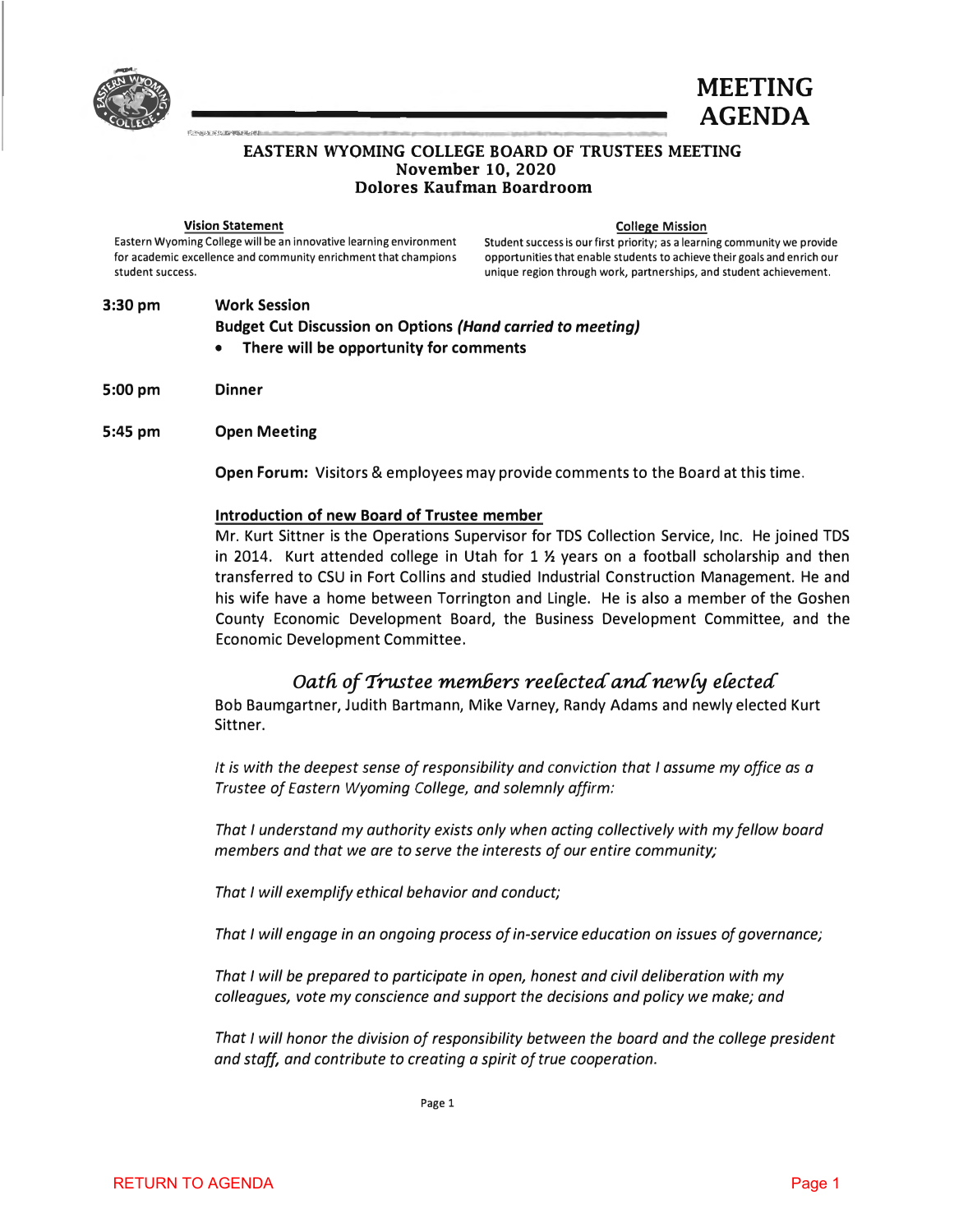**Introduction of new employee** *presented by Ms. Holly Lara, Human Resource Director* 

Ms. Kerry Steward, College & Career Readiness Center Coordinator/Instructor & Workforce Development Coordinator, Douglas Campus, presented by Holly Lara, Human Resource Director

Ms. Steward holds a Bachelor of Science degree in Finance from the University of Wyoming and a Master of Education degree in Curriculum and Instruction from Concordia University, Portland. She has worked with students of all ages and from all walks of life in her teaching and career experiences. She was a full-time business and computer instructor for EWC at the Douglas campus from 2010-2014. Most recently, Kerry was a community prevention specialist for Niobrara County; her responsibilities included the creation and implementation of substance abuse and suicide prevention strategic plans and to educate the public about these topics.

**Presentation of FY 2019 Audit Report by Mr. Wayne Herr from McGee, Hearne and Paiz,**  *Appendix A* 

**APPROVE: AGENDA** 

**RECOMMENDED ACTION:** Motion to approve the agenda, as presented.

#### **CONSENT AGENDA -***Appendix 8*

Trustees, please contact Dr. Travers with any questions prior to the board meeting.

### **APPROVE: The November 10, 2020, Consent Agenda, which includes:**

• Minutes from the October 13, 2020, Board Meeting

#### **ACTION ITEMS**

**APPROVE:** Financial Report *-Appendix* C - *Mr. Kwin Wilkes, VP for Administrative Services* 

**RECOMMENDED ACTION:** Motion to approve the Financial Report, as presented.

- **APPROVE:** Proposed Tuition Increase. The request is being made for the Board of Trustees to approve the increase in tuition that was approved by the Wyoming Community College Commission (WCCC) as follows: *Presented by Mr. Kwin Wilkes* 
	- **• In-State tuition increased from \$99 to \$105**
	- **• WUE tuition increase from \$148 to \$158**
	- **• Out-of-State tuition increased from \$297 to \$315**

**RECOMMENDED ACTION:** Motion to approve the proposed tuition increase, as presented.

**APPROVE:** The request to remove the 15 credit hour cap in assessing tuition and fees, as was approved by the WCCC in their meeting on October 8, 2020. *Presented by Mr. Kwin Wilkes* 

Page 2